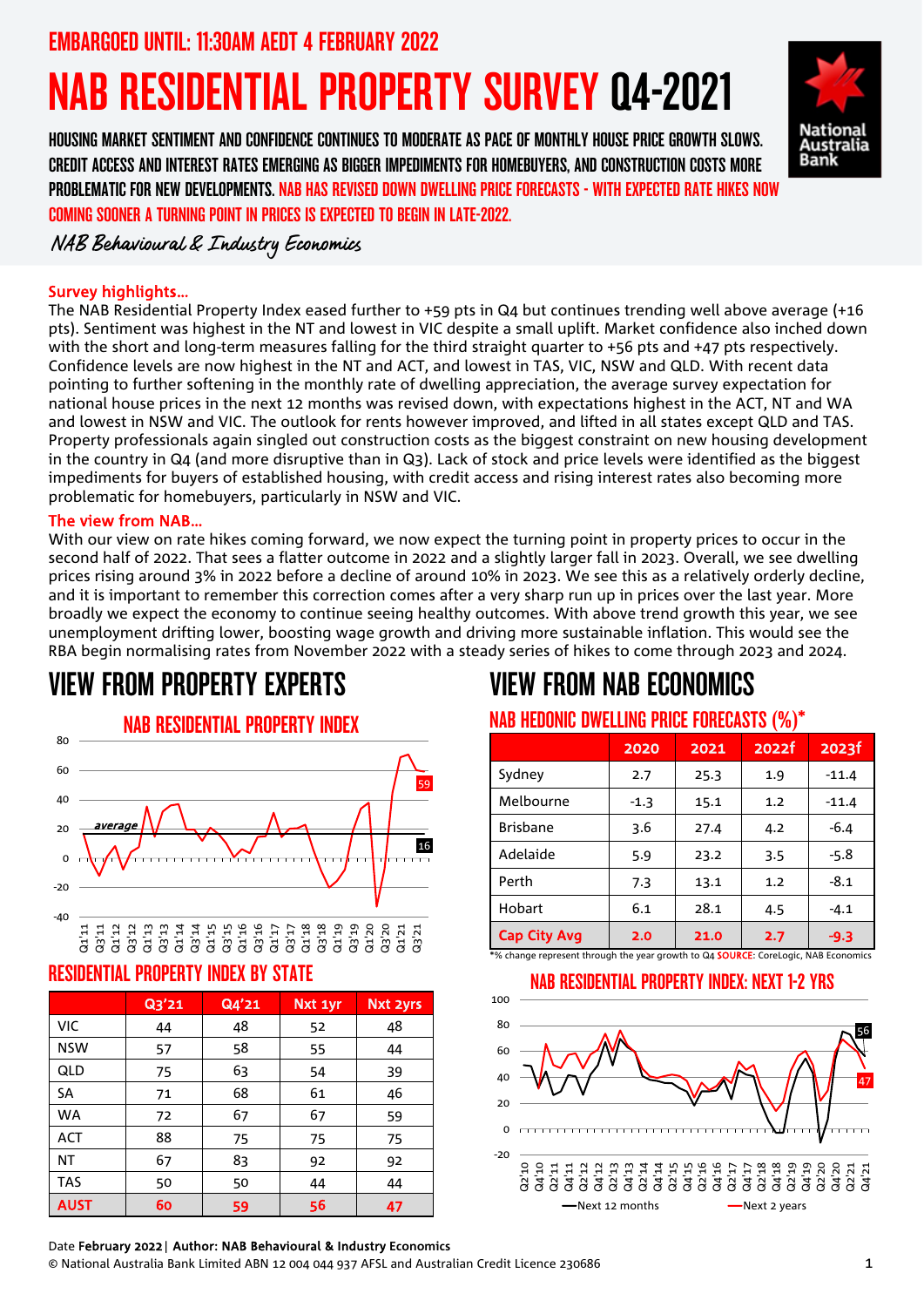### NAB RESIDENTIAL PROPERTY INDEX

National housing market sentiment (measured by NAB's Residential Property Index) was broadly unchanged in Q4. Overall, the Index (based on property professionals' view of housing prices and rents) dipped slightly to +59 pts in the final quarter of 2021 (+60 pts in the previous quarter). But with house price growth waning in recent months (albeit still very strong), sentiment was down from a survey high +71 pts in Q2 and is still well above the survey average (+16 pts).



While the overall index was basically unchanged, sentiment lifted sharply in the NT (+83 pts) and was highest in the country (though from a smaller sample size). Sentiment also lifted modestly in VIC (+48 pts) but was lowest overall. It was broadly unchanged in NSW (+58 pts) and TAS (+50 pts). Sentiment however moderated in the ACT (+75 pts), SA (+68 pts), WA (+67 pts) and QLD (+63 pts), though all are outperforming the national average.

#### RESIDENTIAL PROPERTY INDEX BY STATE

|             | Q3'21 | Q4'21 | Nxt 1yr | <b>Nxt 2yrs</b> |
|-------------|-------|-------|---------|-----------------|
| <b>VIC</b>  | 44    | 48    | 52      | 48              |
| <b>NSW</b>  | 57    | 58    | 55      | 44              |
| QLD         | 75    | 63    | 54      | 39              |
| SΑ          | 71    | 68    | 61      | 46              |
| <b>WA</b>   | 72    | 67    | 67      | 59              |
| ACT         | 88    | 75    | 75      | 75              |
| NT          | 67    | 83    | 92      | 92              |
| <b>TAS</b>  | 50    | 50    | 44      | 44              |
| <b>AUST</b> | 60    | 59    | 56      | 47              |

#### NAB RESIDENTIAL PROPERTY INDEX BY STATE



Market confidence levels among surveyed property professionals also moderated. In Q4, the 12 month confidence measure fell for the third consecutive quarter to +56 pts (+62 pts in Q3), but remained well above average (+38 pts). The 24-month measure also fell for the third straight quarter to +47 pts (+59 pts in Q3) and has fallen back in line with the survey average (+46 pts).



Housing market confidence levels in the next 12 months remain highest in the NT (up 9 to +92 pts) and the ACT (down 25 +75 pts), though from smaller sample sizes.

In other states, property professionals were more bullish about the short-term outlook in VIC (up 4 to +52 pts), with confidence levels in TAS (+44 pts) unchanged and lowest in the country. Confidence levels eased in all other states, with the biggest declines noted in SA (down 15 to +61 pts), WA (down 13 to +67 pts), QLD (down 10 to +54 pts) and NSW (down 9 to +55 pts).

#### NAB RESIDENTIAL PROPERTY INDEX: NEXT 1-2 YRS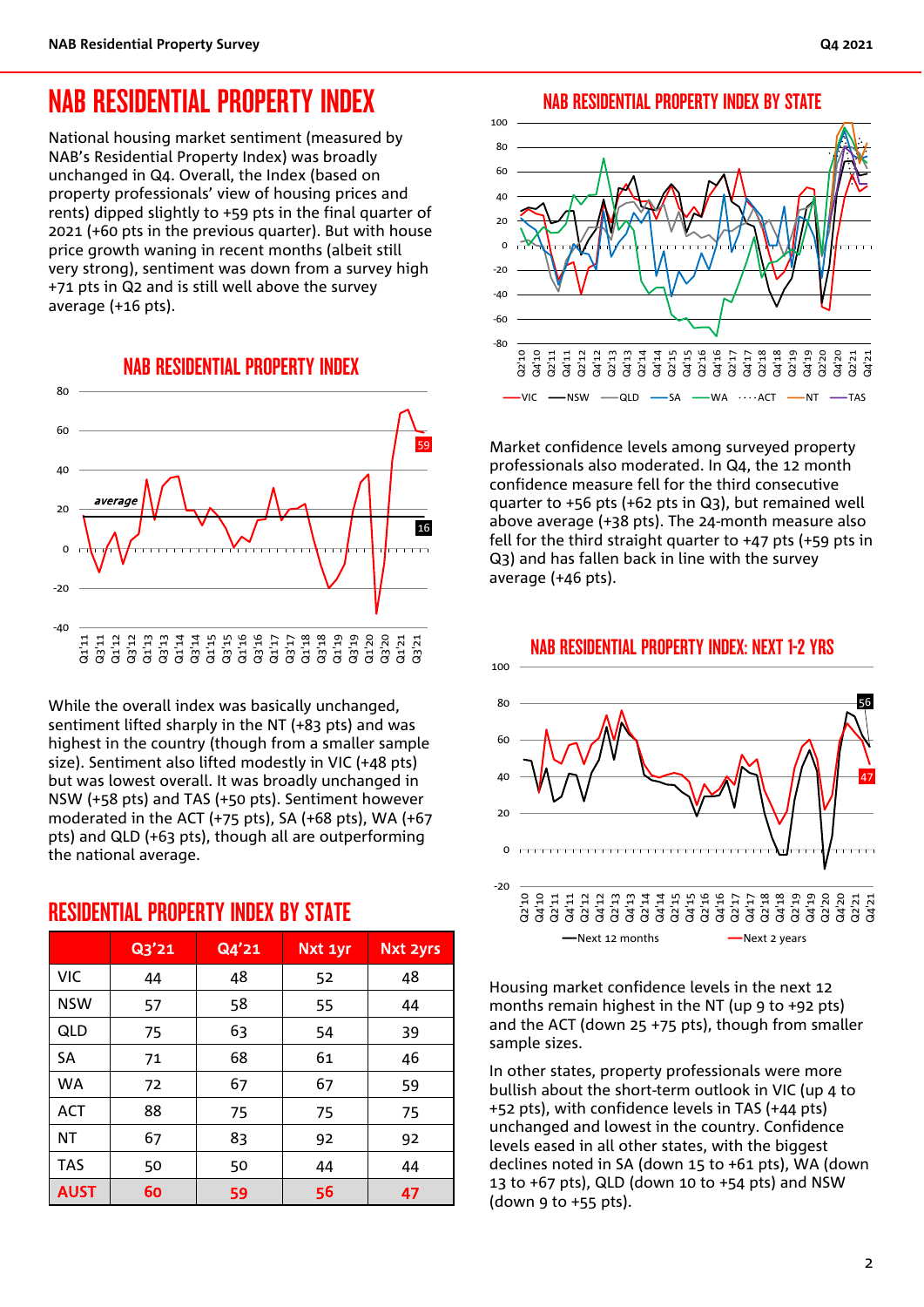The 2-year confidence measure was also highest in the NT (+92 pts) and ACT (+75 pts). Longer-term confidence levels were lowest in QLD (down 18 to +39 pts), TAS (up 5 to +44 pts) and NSW (down 20 to +44 pts). Confidence levels also waned in SA (down 14 to +46 pts), VIC (down 2 to +48 pts) and WA (down 15 to +59 pts).



## SURVEY HOUSE PRICE EXPECTATIONS

With recent data from CoreLogic pointing to a continuing softening in the monthly rate of dwelling appreciation, the average survey expectation for house price growth over the next year has also been revised down.

On average, survey respondents now expect national house prices to rise 3.0% over the next 12 months (down from 4.3% forecast in Q3), and by 1.7% in 2 years' time (previously 3.8%) as market conditions become more challenging (see below for NAB's View on Dwelling Prices).

|            | Next 1 year    | Next 2 years   |
|------------|----------------|----------------|
| VIC.       | 2.6% (4.0%)    | $1.3\%$ (3.1%) |
| <b>NSW</b> | 2.6% (4.4%)    | 1.1% (4.0%)    |
| QLD        | $3.2\%$ (4.7%) | 1.9% (4.2%)    |
| <b>SA</b>  | $3.5\%$ (4.7%) | 1.8% (4.2%)    |
| WA         | 4.6% (4.4%)    | $3.6\%$ (4.3%) |
| <b>ACT</b> | 5.6% (3.5%)    | $3.8\%$ (4.2%) |
| NT         | $5.1\%$ (4.6%) | 5.1% (5.0%)    |
| <b>TAS</b> | 2.8% (3.1%)    | $2.3\%$ (3.0%) |
| <b>AUS</b> | $3.0\%$ (4.3%) | 1.7% (3.8%)    |

#### AVG SURVEY EXPECTATIONS: HOUSE PRICES (%)

\*figures in parentheses refer to forecasts in the previous survey

Expectations however vary quite widely across the country. In the next 12 months, expectations improved and were highest in the ACT at 5.6% (3.5% forecast in Q3), followed by the NT at 5.1% (4.6% in Q3) and WA at 4.6% (4.4% in Q3). Expectations were pared back in the rest of the country and are lowest in NSW and VIC at 2.6% (from 4.4% and 4.0% respectively in Q3). In TAS, the outlook was cut to 2.8% (3.1% in Q3), and also reduced in QLD (now 3.2% down from 4.7% in Q3) and SA (now 3.5% down from 4.7% in Q3).

HOUSE PRICE EXPECTATIONS: NEXT 1 YEAR (%)



Property professionals in the NT are still the most positive for price growth in the next 2 years at 5.1% (5.0% in Q3). The ACT (3.8%) and WA (3.6%) were next, although pared back from 4.2% and 4.3% respectively in Q3. Average house price expectations were however cut more sharply in NSW (to 1.1% from 4.0%), VIC (to 1.3% from 3.1%), SA (to 1.8% from 4.2%) and QLD (to 1.9% from 4.2%), with a more modest slowdown predicted in TAS (to 2.3% from 3.0% forecast in Q3).



#### HOUSE PRICE EXPECTATIONS: IN 2 YEARS (%)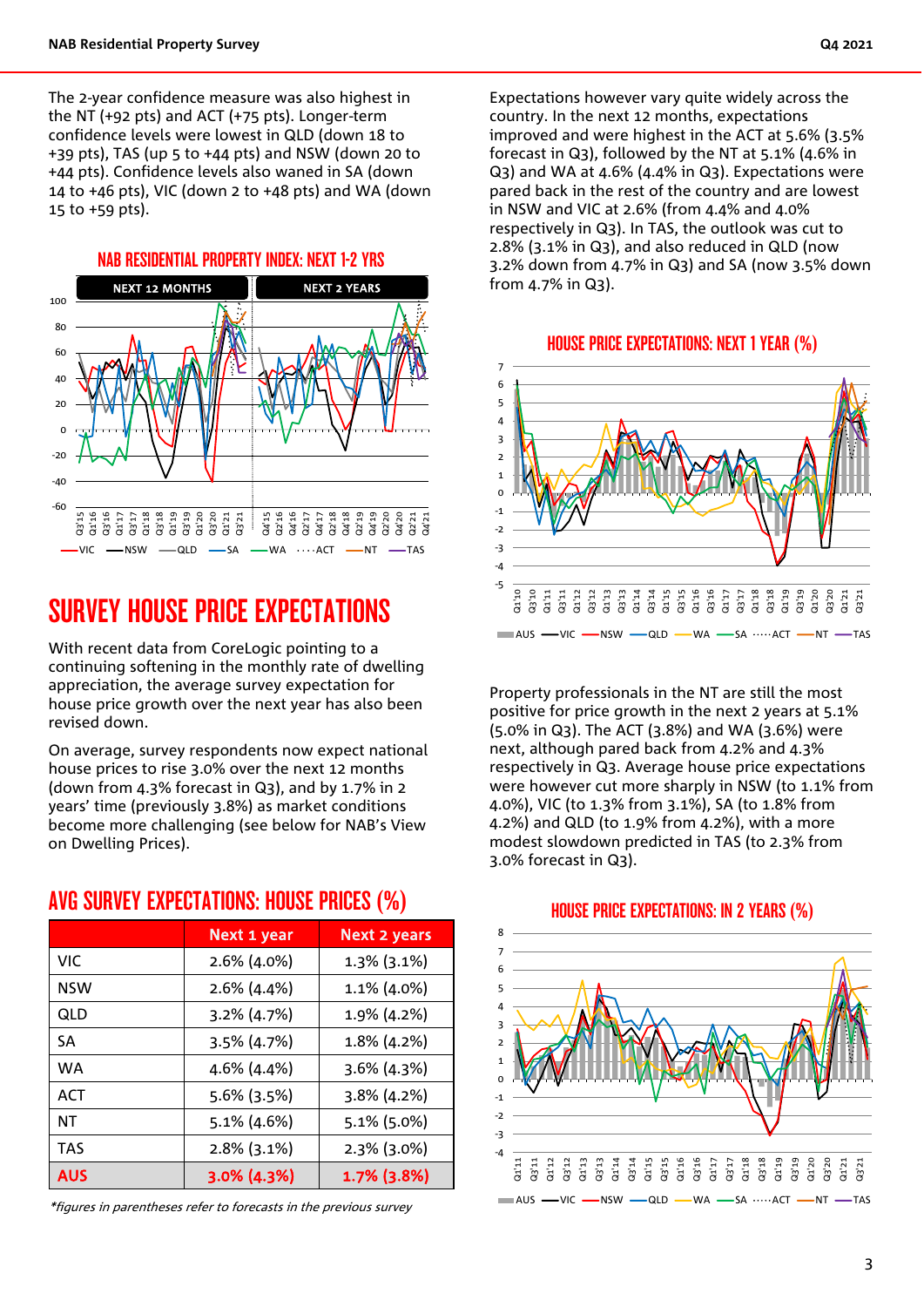### SURVEY RENTAL EXPECTATIONS

Over the next 12 months, the survey average is for national housing rents to grow 3.5% (3.1% forecast in Q3) and 3.3% in 2 years' time (3.8% forecast in Q3). With average growth in rents in the next 1-2 years set to outpace house price growth, the survey suggests gross yields may rise over the outlook horizon.

#### AVG SURVEY EXPECTATIONS: RENTS (%)

|            | Next 1 year    | <b>Next 2 years</b> |
|------------|----------------|---------------------|
| VIC.       | 2.5% (1.2%)    | $3.4\%$ (2.6%)      |
| NSW        | $3.4\%$ (3.0%) | 3.3% (4.3%)         |
| QLD        | $3.6\%$ (4.2%) | 2.6% (4.0%)         |
| SА         | 2.7% (4.0%)    | 1.9% (3.2%)         |
| <b>WA</b>  | $5.6\%$ (5.1%) | 5.0% (4.9%)         |
| <b>ACT</b> | $7.1\%$ (4.6%) | 4.6% (4.6%)         |
| ΝT         | $6.0\%$ (5.9%) | $6.0\%$ (5.0%)      |
| <b>TAS</b> | $2.1\%$ (2.6%) | $2.1\%$ (2.4%)      |
| <b>AUS</b> | $3.5\%$ (3.1%) | $3.3\%$ (3.8%)      |

\*figures in parentheses refer to forecasts in the previous survey

Noticeable disparities around the outlook for rents remain evident across states, though the outlook was revised up in all states except QLD and TAS. In the next 12 months, property professionals have indicated rents will grow fastest in the ACT (7.1%), NT (6.0%) and WA (5.6%), with more modest gains predicted for TAS (2.1%), VIC (2.5%), SA (2.7%), NSW (3.4%) and QLD (3.6%).

Survey expectations for house prices and rents may also suggest gross rental yields could fall in SA and TAS, increase in the ACT, NT, WA, NSW and QLD, and hold steady in VIC.



RENTAL EXPECTATIONS: NEXT 1 YEAR (%)



Rental growth is expected to remain highest in the NT (6.0%) and WA (5.0%) in 2 years' time, with the ACT (4.6%) also out-performing the national average. Rental growth is expected to be slowest in SA (1.9%) and TAS (2.1%), with expectations revised down from 3.2% and 2.4% in each state respectively in Q3. Expectations were also scaled back in QLD to 2.6% (4.0% in Q3) and NSW to 3.3% (4.3% in Q3), but lifted to 3.4% in VIC (2.6% forecast in Q3).

#### RENTAL EXPECTATIONS: IN 2 YEARS (%)



### NEW DEVELOPMENTS

First Home Buyers (FHBs) remained the most active participants in new housing markets in Q4 with 44.8% of all sales. However, this was down from 49.8% in Q3 and the lowest read since Q3 2019 - though still trending above the survey average (38.4%). The decline was driven by a fall in the market share of FHB owner occupiers to a 2-year low 33.7%, which offset a small increase in the market share of FHB investors to 11.2% (10.7% in Q3).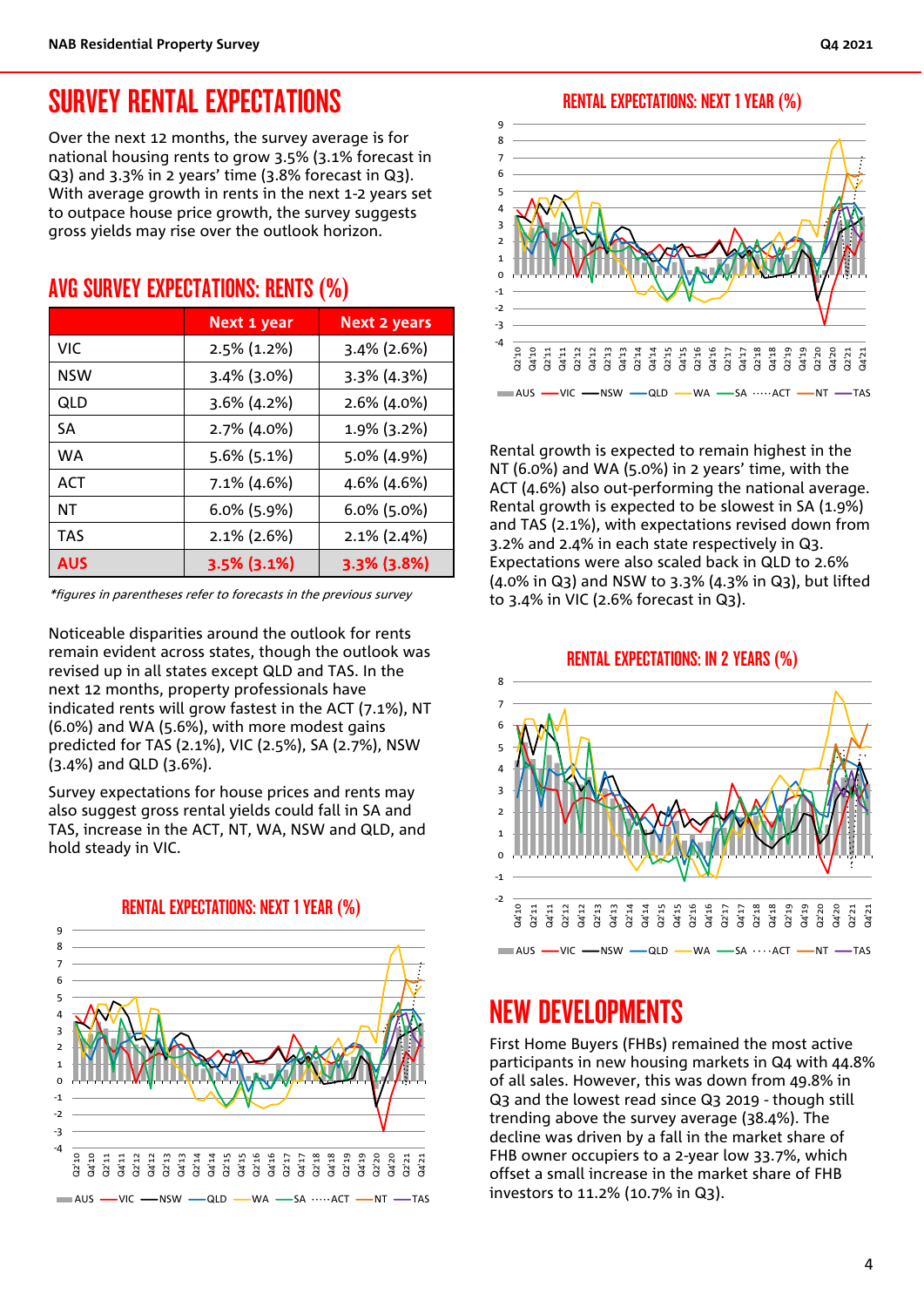BUYERS - NEW DEVELOPMENTS (% SHARE)



Overall, the market share of FHBs remained highest in WA at 51.3%, followed by VIC (47.4%) and lowest in QLD (36.0%). FHB owner occupiers accounted for the highest share of sales in WA (42.5%) and lowest in SA (20.0%). FHB investors were most active in SA (20.0%) and least active in WA (8.8%).

On average, property professionals also estimated that sales to owner occupiers (net of FHBs) increased to 30.8% (28.5% in Q3), but still well below the survey average (35.6%). Buyers in this segment were most active in NSW (36.0%) and QLD (36.0%) and least active in SA (24.0%) and VIC (27.0%).

The share of resident investors in this market also rose for the second straight quarter to 18.3% (16.5% in Q3), but was still well below average (22.3%). Domestic investors were most active in SA (35.0%), NSW (21.0%) and QLD (20.0%) and least active in WA (15.0%) and VIC (15.5%).

The market share of foreign buyers in new property markets also ticked up to 4.6% (4.4% in Q3) to reach its highest level since Q3 20 (5.8%). Foreign buying activity rose in most key states led by VIC (to 7.1% from 5.6% in Q3) and QLD (to 6.0% from 5.0% in Q3), with buyer activity in this segment falling to just 3.0% in NSW (3.9% in Q3).

Property professionals were also asked whether the share of new buyers in this market would rise or fall in the next 12 months in each buyer segment. In net terms, the number who said it would increase outweighed those who said it would fall for all buyer groups. The biggest positive response was in the foreign buyer segment (+44%) - also the only segment where expectations were more positive than in the previous quarter (+28%). Fewer property professionals on balance however expect the market share of buyers to increase relative to the previous quarter, particularly resident owner occupiers (+26% down from +41% in Q3) and FHB owner occupiers (+12% now down from +22% in Q3).

#### EXPECTED CHANGE IN SHARE OF NEW PROPERTY BUYERS (NET BALANCE)



### NEW HOUSING MARKET CONSTRAINTS

With strong building demand and materials shortages still reportedly causing building costs to increase, construction costs continued to be identified as the single biggest impediment for new housing development in the country during Q4, with its impact more disruptive than in Q3. Building costs were seen as a "significant" impediment in all states and "very significant" in WA.



Labour availability was highlighted as the next biggest hurdle overall, with its impact on the market also climbing sharply during the quarter. Its impact was seen as being most disruptive in WA and NSW.

Lack of development sites was the next biggest constraint nationally, but rated much bigger in WA, VIC and NSW. Tight credit and rising interest rates were also much more problematic in Q4, with tight credit most problematic in NSW, QLD and VIC, and rising interest rates in NSW.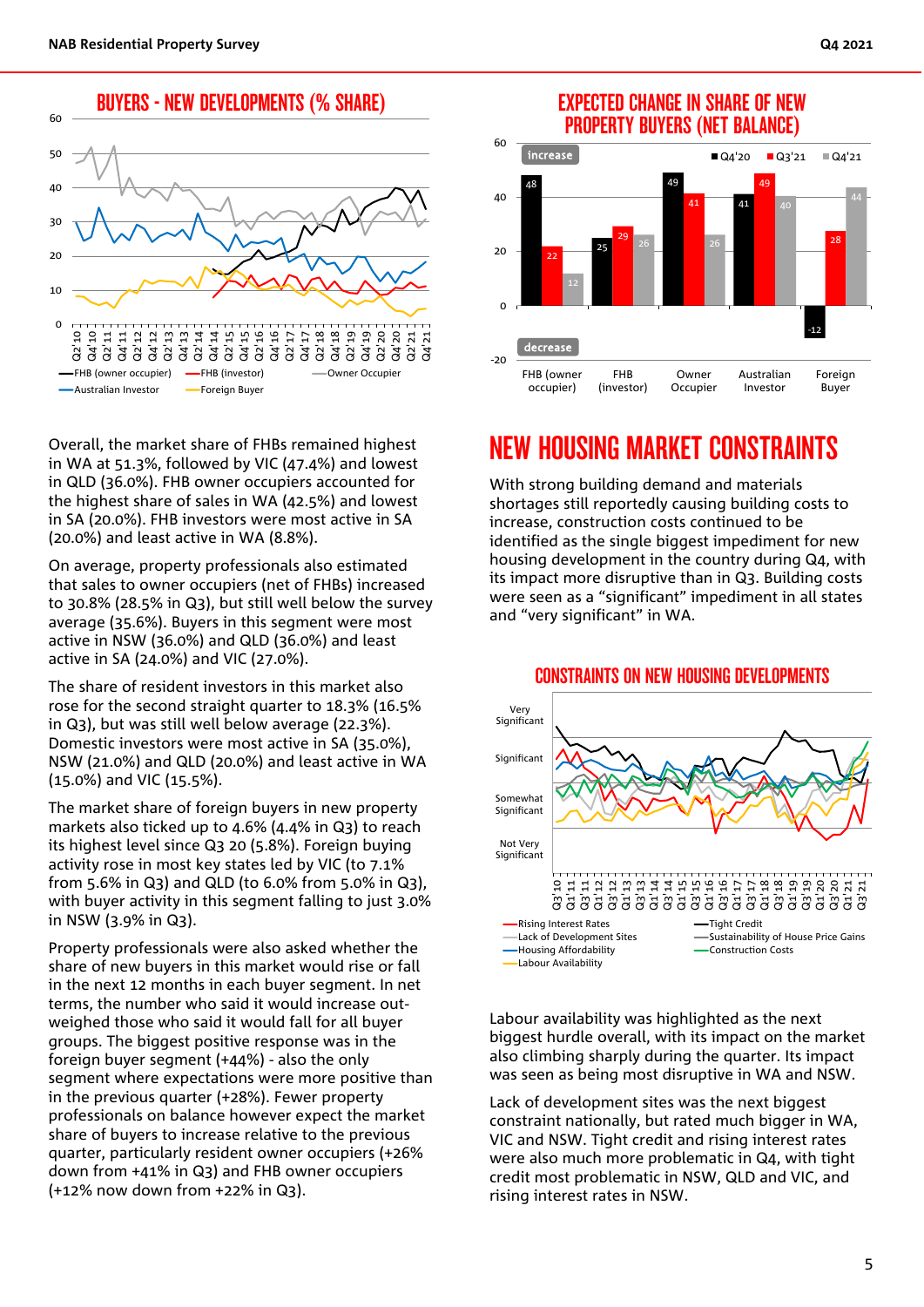



With house prices rising, the negative impact of housing affordability on new housing development climbed for the fourth straight quarter, with property professionals in VIC and NSW highlighting this issue as a bigger impediment than other states.

### ESTABLISHED PROPERTY

In established housing markets, buying activity was dominated by resident owner-occupiers (net of FHBs). In Q4, their overall market share was unchanged at 43.3%, but below the survey average (46.3%). Owner occupiers accounted for the biggest share of sales in all states, but ranged from 57.1% in WA and 52.5% in SA to 38.5% in NSW and 40.2% in VIC.



The overall share of FHBs in this market was also unchanged at 35.3% (35.2% in Q3), but continued to trend above the survey average (31.5%). Overall, FHBs were most active in NSW (39.5%) and VIC (38.3%) and least active in WA (25.7%) and SA (27.0%). When

broken down by FHB buyer type however, the overall share of FHB owner occupiers fell further to 25.1% in Q4 (25.9% in Q3), while FHB investors increased their market share to a 2-year high 10.2% (9.2% in Q3). FHBs owner occupiers were most active in VIC (28.9%) and NSW (27.0%), and FHB investors in NSW (12.5%) and QLD (9.7%).

The total share of local investors in established housing markets fell to 17.6% in Q4 (18.3% in Q3), to remain well below the survey average (20.4%). Resident investors were most prolific in QLD (19.4%) and SA (18.4%) and least active in WA (14.5%).

The share of foreign buyers in overall established housing markets was steady at 2.3% (2.2% in Q3), or less than half the average survey level (5.4%). A small increase in foreign buyer numbers was reported in VIC to 3.1% (2.8% in Q3) and NSW to 2.7% (2.3% in Q3). Numbers were lower in QLD at 1.9% (2.2% in Q3) and WA at 1.8% (2.6% in Q3).



In net terms, fewer survey respondents expect market share to increase than fall in the next 12 months in all buyer groups bar foreign investors, where +19% expect it to grow (+5% in Q3). Most still think domestic resident owner occupiers (+45%) and investors (+38%) will account for a bigger share of sales in the next 12 months, followed by FHB investors (+21%). Only +7% see more FHB owner occupiers entering the market in the next year (+25% in Q3).

### ESTABLISHED HOUSING MARKET **CONSTRAINTS**

Property professionals continue to identify lack of stock and price levels as the biggest impediments for buyers of existing property nationally - and in all states. Lack of stock was however called out as a

#### EXPECTED CHANGE IN SHARE OF ESTABLISHED PROPERTY BUYERS (NET BALANCE)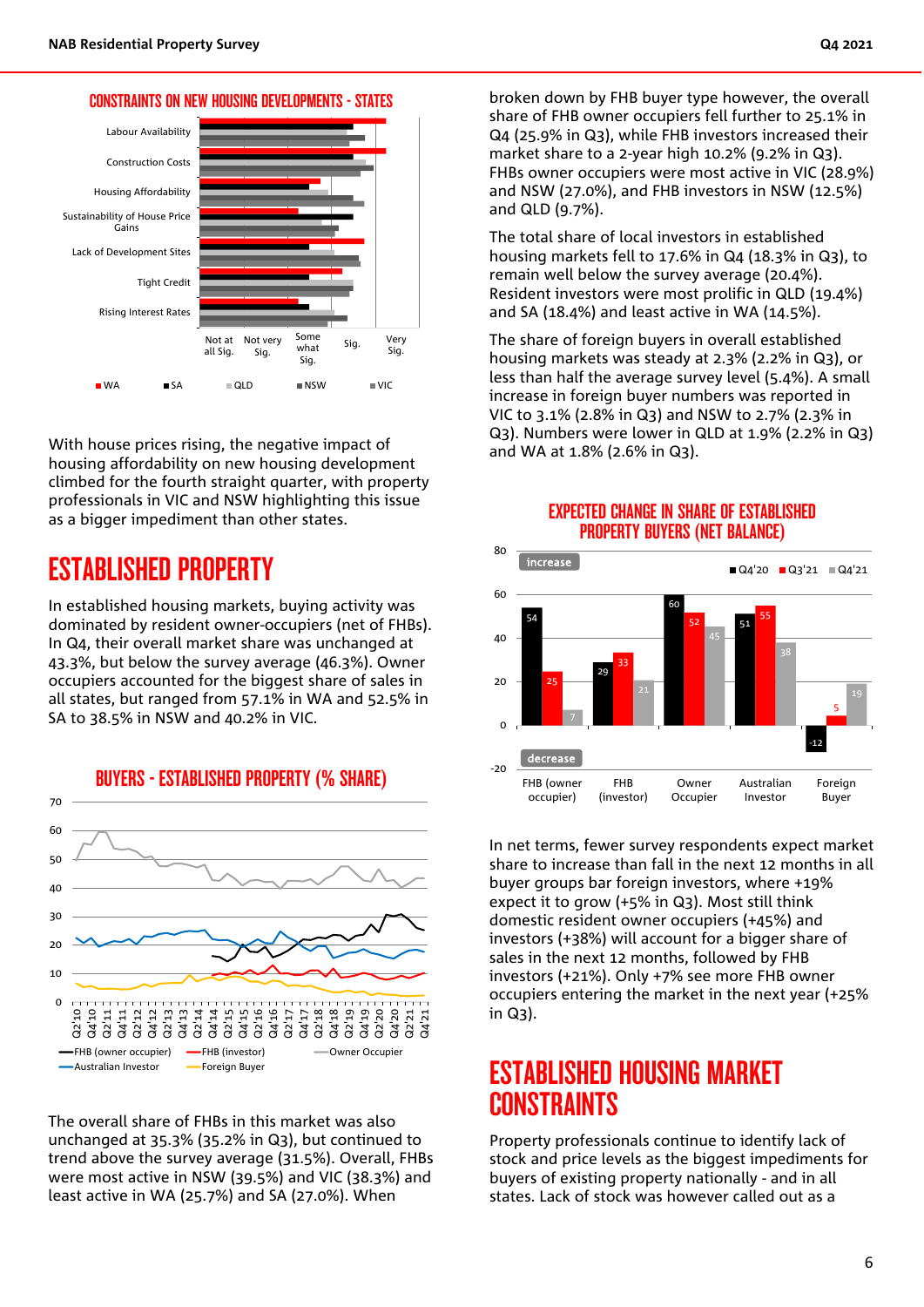bigger issue in QLD and WA, while price levels were more problematic for buyers in VIC, NSW and QLD.



Concern over access to credit increased sharply in Q4 and had the biggest influence on buyers in NSW and VIC. Rising rates was impacting buyers of existing housing more than at any time over the past 3 years, though still only rated "somewhat" significant overall. The constraining role of rising interest rates was estimated to be biggest in VIC and NSW. The impact of employment security on home buyers however continued to moderate, and was highest in VIC and lowest in SA.



### FOREIGN BUYERS

Foreign buyers in Australian housing markets remain subdued and well below average. In Q4, property professionals estimated the overall share of total sales to foreign buyers at 4.6% in new property markets (4.4% in Q3 and down from a survey average 9.3%), and 2.3% in established housing markets (2.2% in Q3 and down from a survey average 5.4%).



In new housing markets, the share of foreign buyers increased to 7.1% in VIC (5.6% in Q3) and to 6.0% in QLD (5.0% in Q3) - though both states continue to trend well below survey average levels of 12.8% and 11.1% respectively. Foreign buyers were also somewhat more active in WA at 3.8% (1.5% in Q3) but dropped to 3.0% in NSW (3.9% in Q3), or less than half the survey average (8.3%).

#### SHARE OF DEMAND FOR NEW PROPERTY: FOREIGN BUYERS (%)



In established housing markets, the share of foreign buyers was highest in VIC and increased moderately to 3.1% (2.8% in Q3) but was well below the survey average (6.9%). Foreign buyers were also a little more prevalent in NSW at 2.7% (2.3% in Q3), but also well below average (5.8%). In contrast, the share of foreign buyers in established housing markets fell to 1.9% in QLD (2.2% in Q3) and to 1.8% in WA (2.6% in Q3), with the share of foreign buyers also well below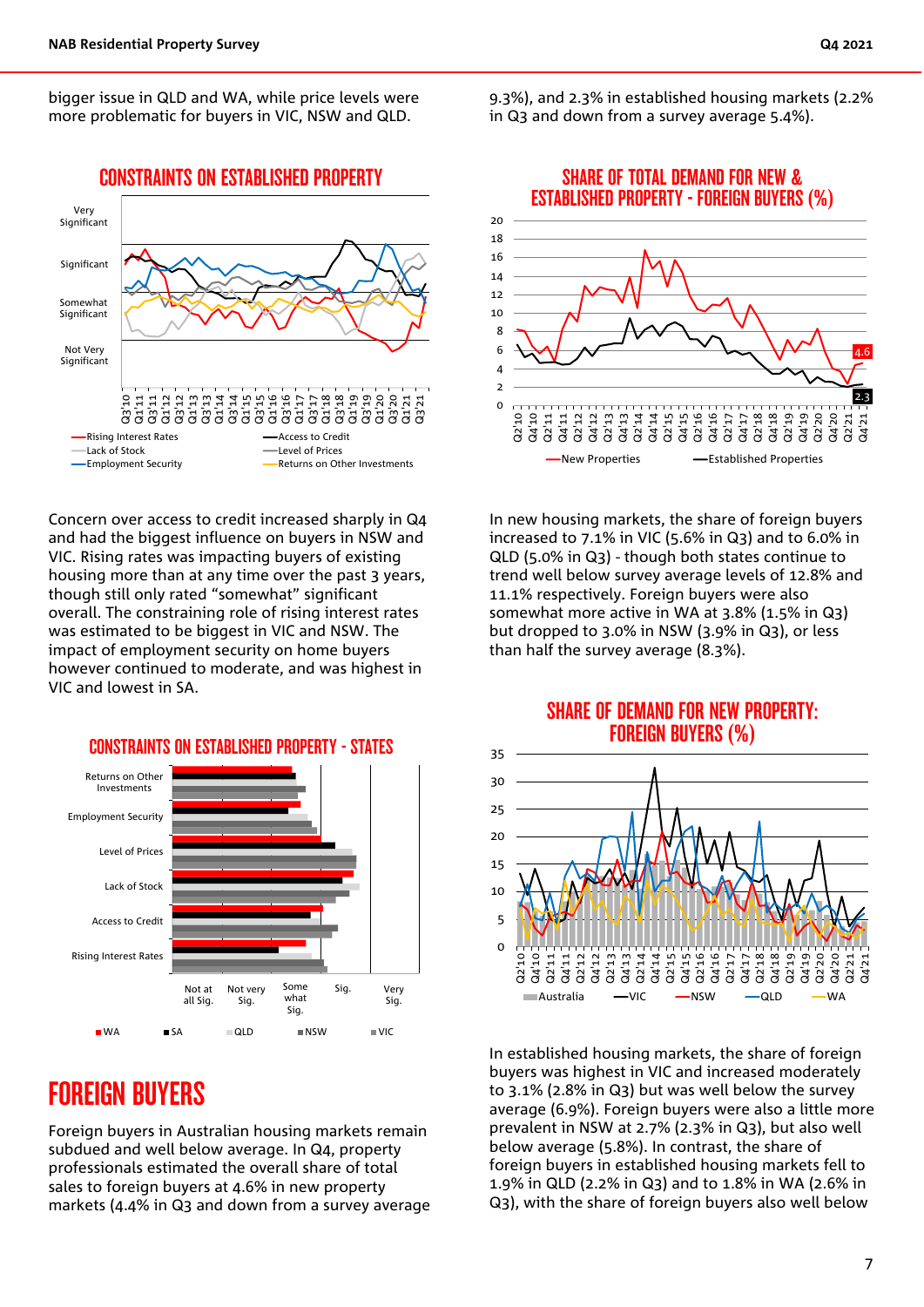survey average levels of 5.0% and 4.7% in each state respectively.



### NAB'S VIEW ON DWELLING PRICES

The housing market has remained strong despite the ongoing virus-related disruptions to activity through 2021 and into 2022. While population growth has been heavily impacted, construction has only seen relatively brief periods of disruption (and seen significant support from HomeBuilder in addition to low rates). While the labour market has held up relatively well, sharply lower interest rates have been a key support.

Overall, dwelling prices have risen strongly according to the CoreLogic 8-capital city dwelling price index, ending 2021 around 21% higher than they started. Regional dwelling price growth was even a little stronger. Despite slowing in late-2021, prices rose robustly in January 2022. Since the major easing in interest rates in early-2020 prices have now risen by 21%. The strength in prices has been broad-based, with even the capitals experiencing the slowest growth seeing price rises well-above 10% for the year. Hobart and Brisbane have led the gains, though Sydney and Adelaide have not been far behind at well over 20% through the year. Perth, Darwin and Melbourne have lagged the increases in the other capitals but all achieved price growth well above 10%.

In terms of forecasts, we have brought forward the timing of the correction we expect in house prices to late-2022 as affordability constraints begin to bite and rising mortgage rates place downward pressure on prices. This would offset gains seen in early-2022, so that overall, prices end the year roughly flat. We see this trend continuing through 2023, ending the year around 10% lower.

We expect this pattern to be evident across the capital cities, though for larger declines to occur in Sydney and Melbourne, while Brisbane and Adelaide see less significant declines.

However, we do not see these declines as disorderly, with the labour market remaining strong, wages growth picking up and rates still relatively low though steadily increasing.

More broadly, the economy has been remarkably resilient despite ongoing disruptions due to the virus. Q4 2021 is now expected to see a full recovery as the Delta lockdowns eased, and while Omicron is expected to weigh on activity in early-2022, the impact is expected to be short-lived.

With the economy expected to grow by around 3.6% this year, and at around trend (2.5%) next year, we see the unemployment rate declining further from here. Wages growth will pick-up as unemployment declines but is likely to strengthen only gradually. That said, as wage pressure builds the RBA will be more comfortable with inflation remaining sustainably within the target band.

NAB continues to see the RBA beginning to normalise rates from November with the cash rate target lifted by 65 bps from 0.1% by February 2023. From there we see a steady series of increases over 2023 and 2024.

#### DWELLING PRICE GROWTH (6-MONTH ENDED ANNUALISED, %)



#### Author:

Alan Oster Group Chief Economist +(61 0) 414 444 652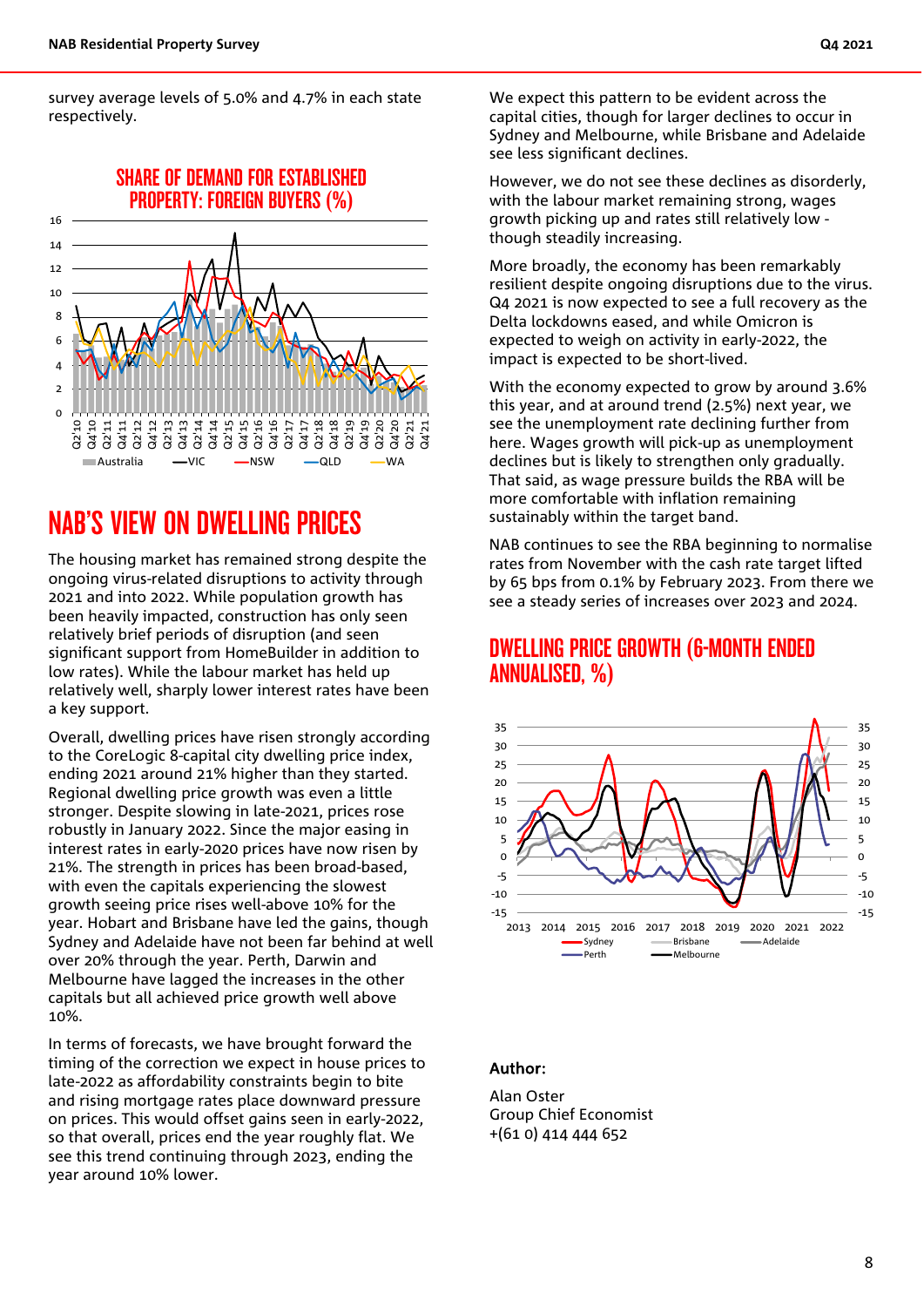### NAB HEDONIC DWELLING PRICE FORECASTS (%)\*

|                     | 2020   | 2021 | 2022f | 2023f   |
|---------------------|--------|------|-------|---------|
| Sydney              | 2.7    | 25.3 | 1.9   | $-11.4$ |
| Melbourne           | $-1.3$ | 15.1 | 1.2   | $-11.4$ |
| <b>Brisbane</b>     | 3.6    | 27.4 | 4.2   | $-6.4$  |
| Adelaide            | 5.9    | 23.2 | 3.5   | $-5.8$  |
| Perth               | 7.3    | 13.1 | 1.2   | $-8.1$  |
| Hobart              | 6.1    | 28.1 | 4.5   | $-4.1$  |
| <b>Cap City Avg</b> | 2.0    | 21.0 | 2.7   | -9.3    |

\*percentage changes represent through the year growth to Q4 SOURCE: CoreLogic, NAB Economics